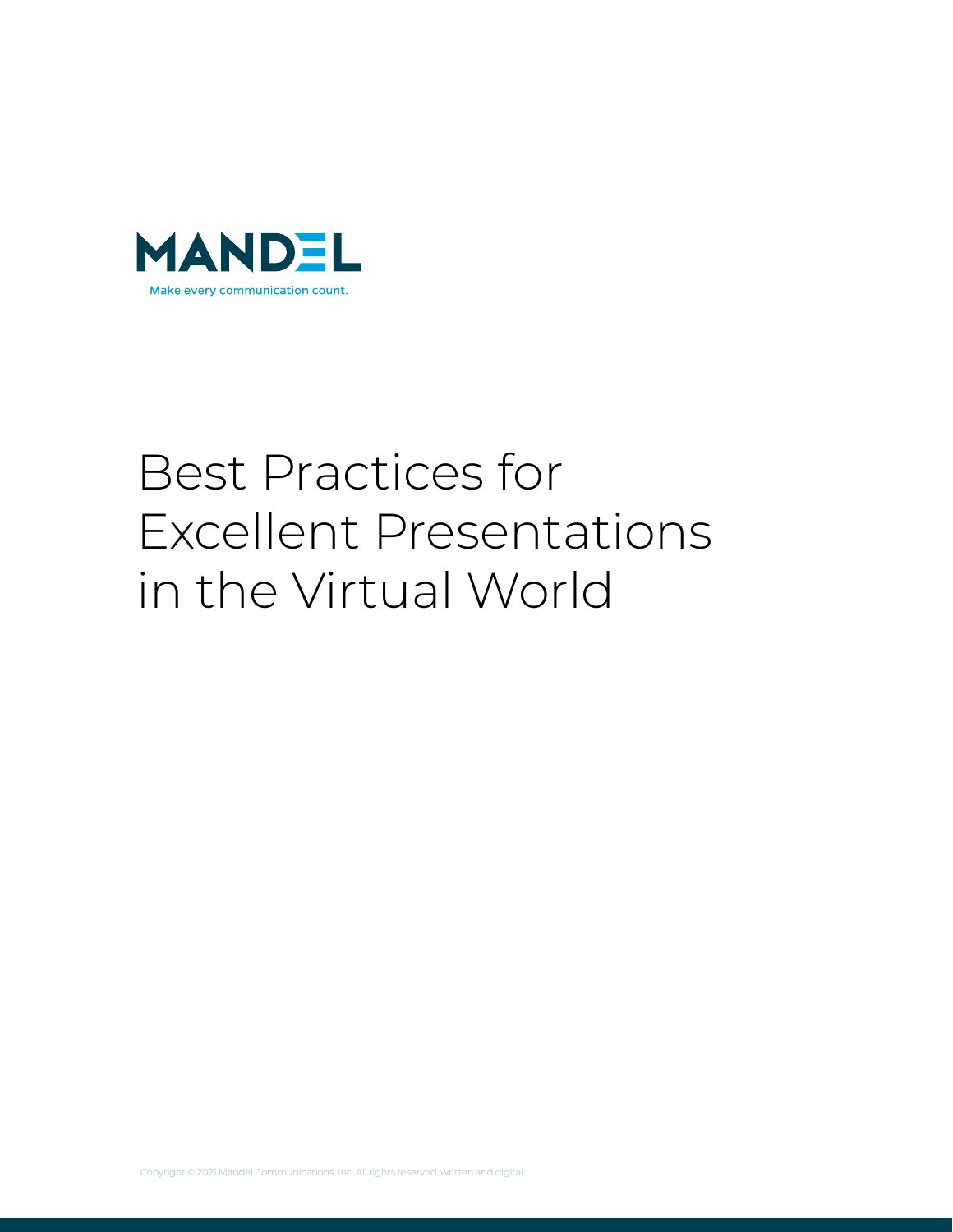## Introduction

It's a sign of the times. First, large numbers of routine communications meetings were moved online. Then, many companies rushed to shift even their large, high-stakes, face-toface communication events – global sales meetings, leadership summits, and user conferences – to virtually delivered formats. The global pandemic has exponentially accelerated this trend.

Experience shows that the transition to "virtual" is not a "natural" one for most presenters. Very few people come naturally prepared with the presentation delivery skills required to powerfully engage a virtual audience and deliver a clear, credible, and compelling message in a virtual venue.

When high-stakes business presentations must be delivered online, a presenter's lack of virtual communication skills becomes evident almost immediately. Even great ideas can get lost in a faceless drone, and audience attention spans can quickly evaporate.

The issue is not just learning how to operate the great technology; it's learning how to communicate well as a presenter using it.

Even good presenters can have a learning curve. Many presenters who are very effective with live audiences struggle to be as good as they want to be when they must present virtually. It could be nerves. It might be unfamiliarity with the virtual environment and its special demands on the presenter. Maybe it's just because they can't see the audience and are disoriented. In any case, it's a more difficult medium to master than it appears to be.

The multitasking menace is ever present. The virtual presenter's challenge is made worse because virtual audience members are so easily distracted, with huge opportunities to multitask right at their fingertips. When the speaker loses the audience's attention, Amazon, Google News, and email are waiting right there to consume the focus of the faceless crowd.

Virtual communication is a great thing, but not a sure thing. Despite its promise and potential to reach more people on a global scale with less cost and travel time, a virtual business presentation also raises a very real business ROI question:

#### What good is a virtual presentation if it's not able to keep people's attention?

We believe the new business communication superstars will be those individuals and teams who master the art and science of successfully engaging, motivating, and even inspiring virtual audiences.

**You'll need to deliver your one-hour presentation to the Leadership Council virtually. We're not traveling to meet faceto-face this year… That won't be a problem for you, will it?** e a<br>n for<br>| it?<br>| D You'<br>deli'<br>one<br>pres

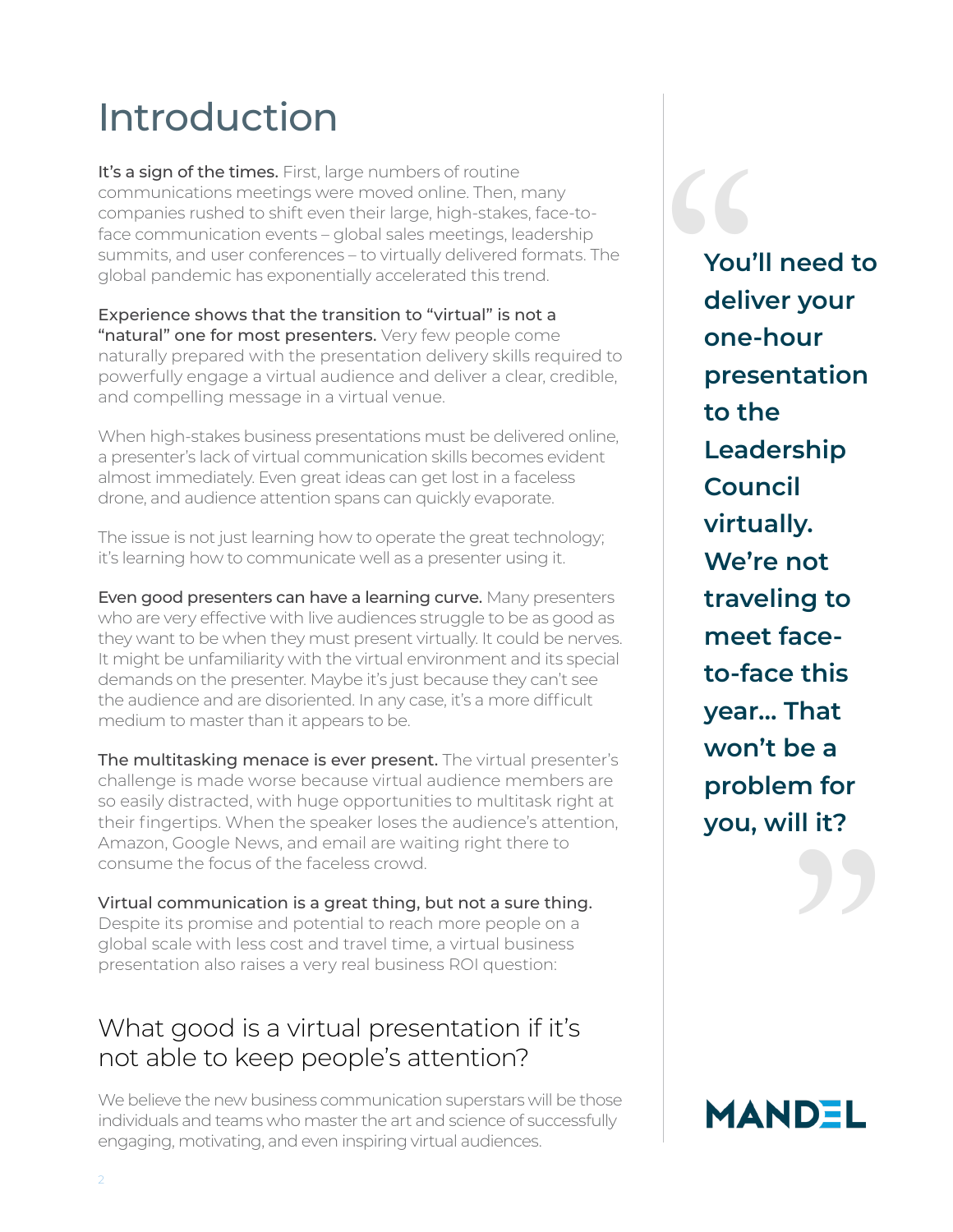The masterful virtual presenter possesses two demonstrable skill sets. These are (1) the skills to create and communicate clear, concise, credible, and compelling presentations to a dispersed and mostly unseen audience, and (2) the capabilities to keep his or her audience members as attentive and engaged as if they were all in the same room with the presenter.

Virtual presentation quality expectations are being continually raised by internal and external audiences. The quality-focused virtual presentation strategies and tactics that you'll find in this whitepaper can help enormously, but it takes more than just reading about them to succeed at using them.

To present virtually on par with the best, most presenters require a process of experienced coaching, structured practice, and developmental feedback to master this surprisingly challenging new medium.

**There is good news.** Our coaching and training experience indicates that these are very learnable skills. The even better news is that the personal and corporate competitive advantages gained should far exceed the effort you put into mastering these skills, especially when the stakes are high.

Please call on us whenever we can help improve your communication results in any setting virtual, online, or face to face.

Best regards,

**Your Mandel Communications Training & Coaching Team**

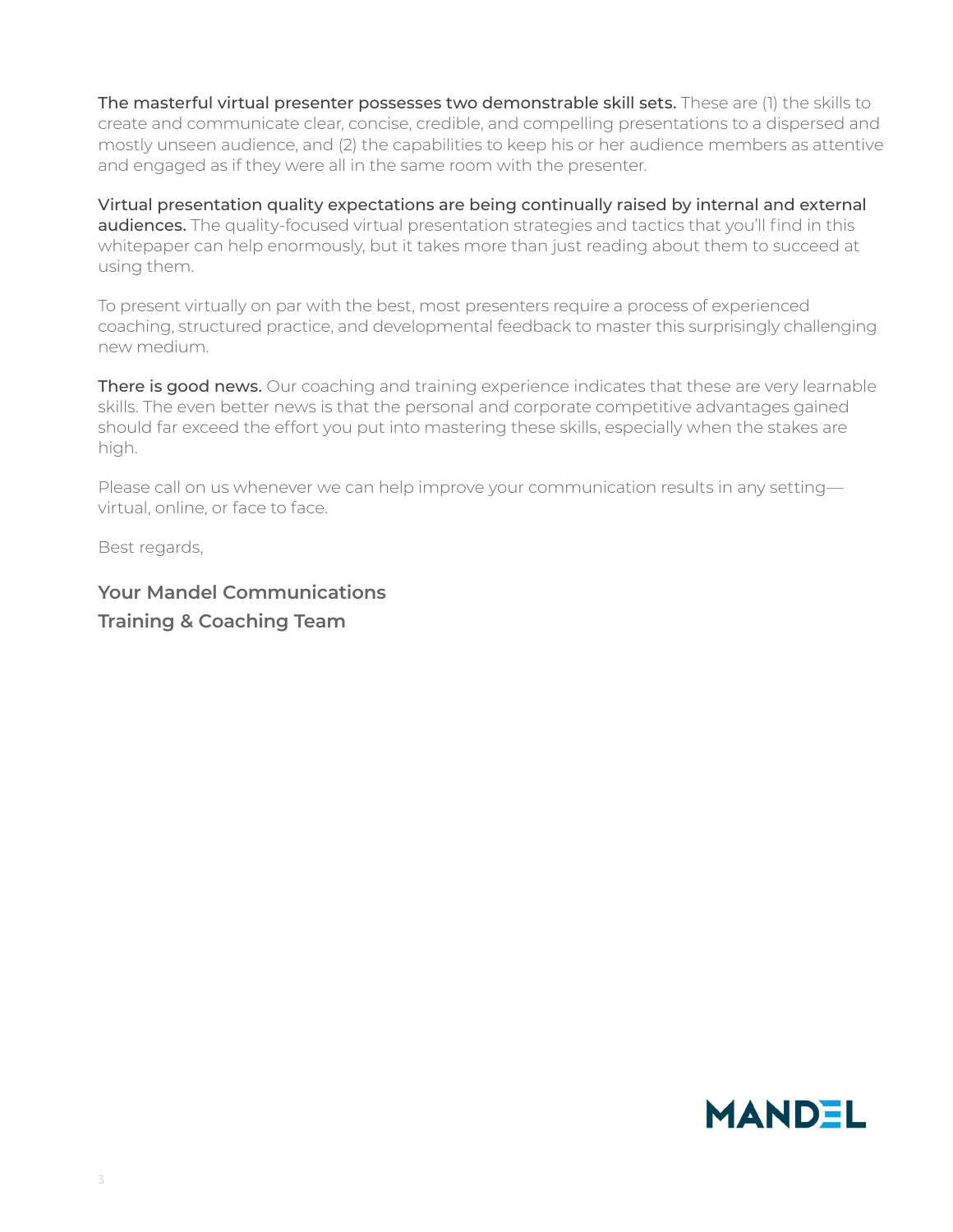### Table of Contents

|--|--|

#### [Winning Virtual Presentation Content](#page-5-0)

| Create Effective Speaker NotesThen Use Them Masterfully page 8 |  |
|----------------------------------------------------------------|--|

#### [Engaging Virtual Presentation Delivery Skills](#page-8-0)

#### [Assuring Virtual Presentation Success](#page-10-0)

#### [Conclusion](#page-13-0)

|--|--|--|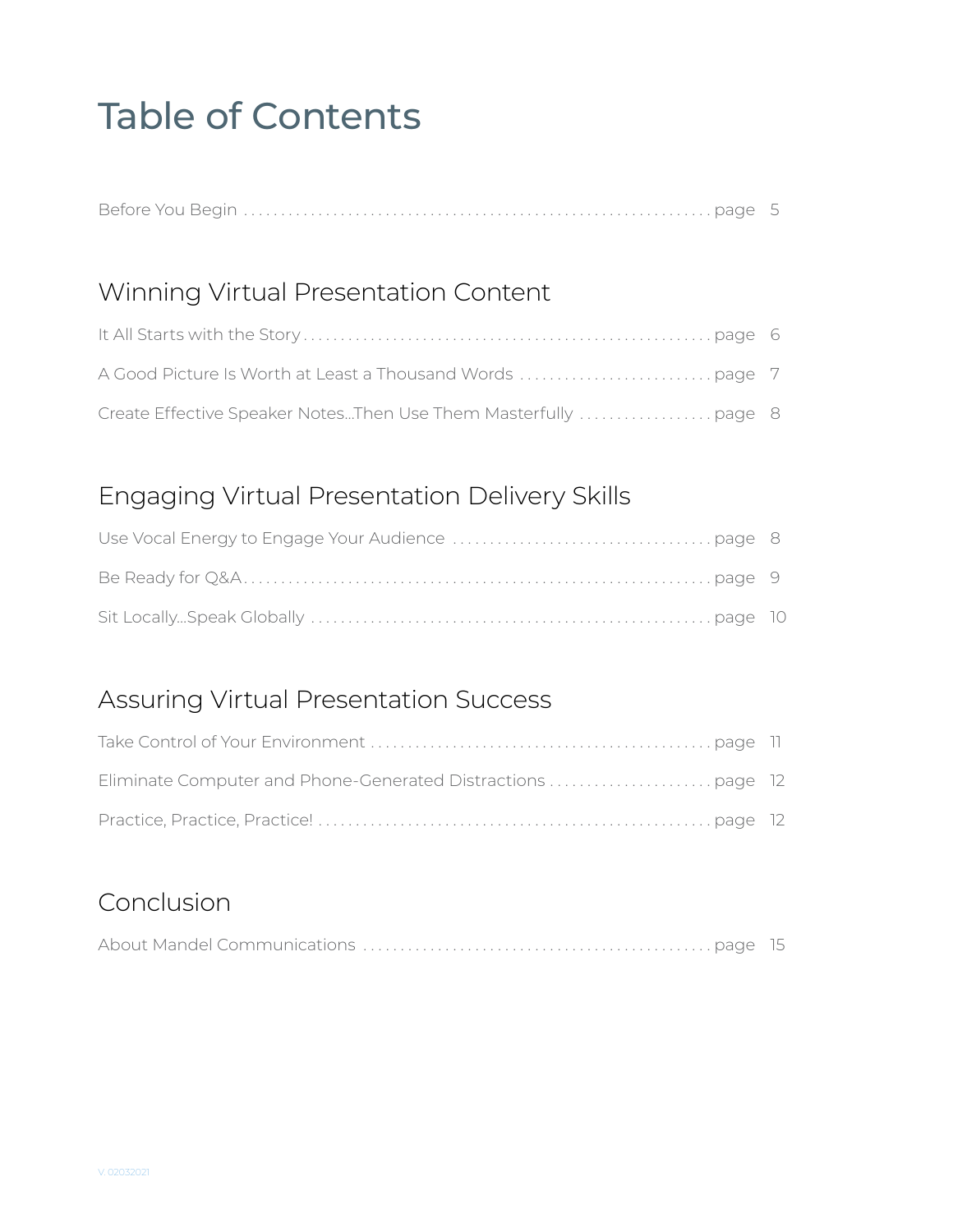## <span id="page-4-0"></span>Before You Begin

#### This whitepaper addresses those virtual communication situations where you will be doing most, if not all, of the talking.

After sitting through many virtual presentations and webinars, you know they can be excellent or terrible, interesting or deadly, and everything in between.

A virtual presentation, because it is devoid of so many of the social clues available in a face-toface presentation, puts quite a burden on the speaker, as you may already know from personal experience.

The information contained in this whitepaper can help ease that burden enormously and increase your odds of success substantially.

As you get started exploring these Best Practices, keep some key considerations in mind:

- Speaker's Role The success of a virtual presentation is directly linked to the speaker's ability to keep an unseen audience attentive and actively engaged throughout the session.
- Best Uses for Virtual Presentations A virtual presentation is most effective for delivering information, analysis, ideas, or recommendations to a distributed internal and/or external audience.

When a virtual session's objectives require a free-flowing give and take between the speaker and the virtual audience, that outcome demands broader communication skills, such as the skills we teach in Mandel's "Working the Virtual Room" workshop.

- Audience Size The audience for a virtual presentation event can range from the equivalent of a conference room to a group that could fill a large auditorium. Neither is easy.
- Audience "Tune-Out" Risk When a virtual presentation does not keep the audience members riveted on what is said and what is displayed on their screens, they have a strong tendency to disengage and multitask or just daydream.
- $\cdot$  Interaction To create interaction, a virtual presenter needs a creative, well-prepared audience interaction plan and a structured and engaging Q&A process.

Engagement cannot be left to chance. While interactions between the audience and the presenter may or may not be appropriate during a specific virtual presentation, audience "engagement" is vital to your success.

Excellent virtual presentations require all the communication talent you can bring from the standup presentation world, plus more. In the following pages, we explore the "more."

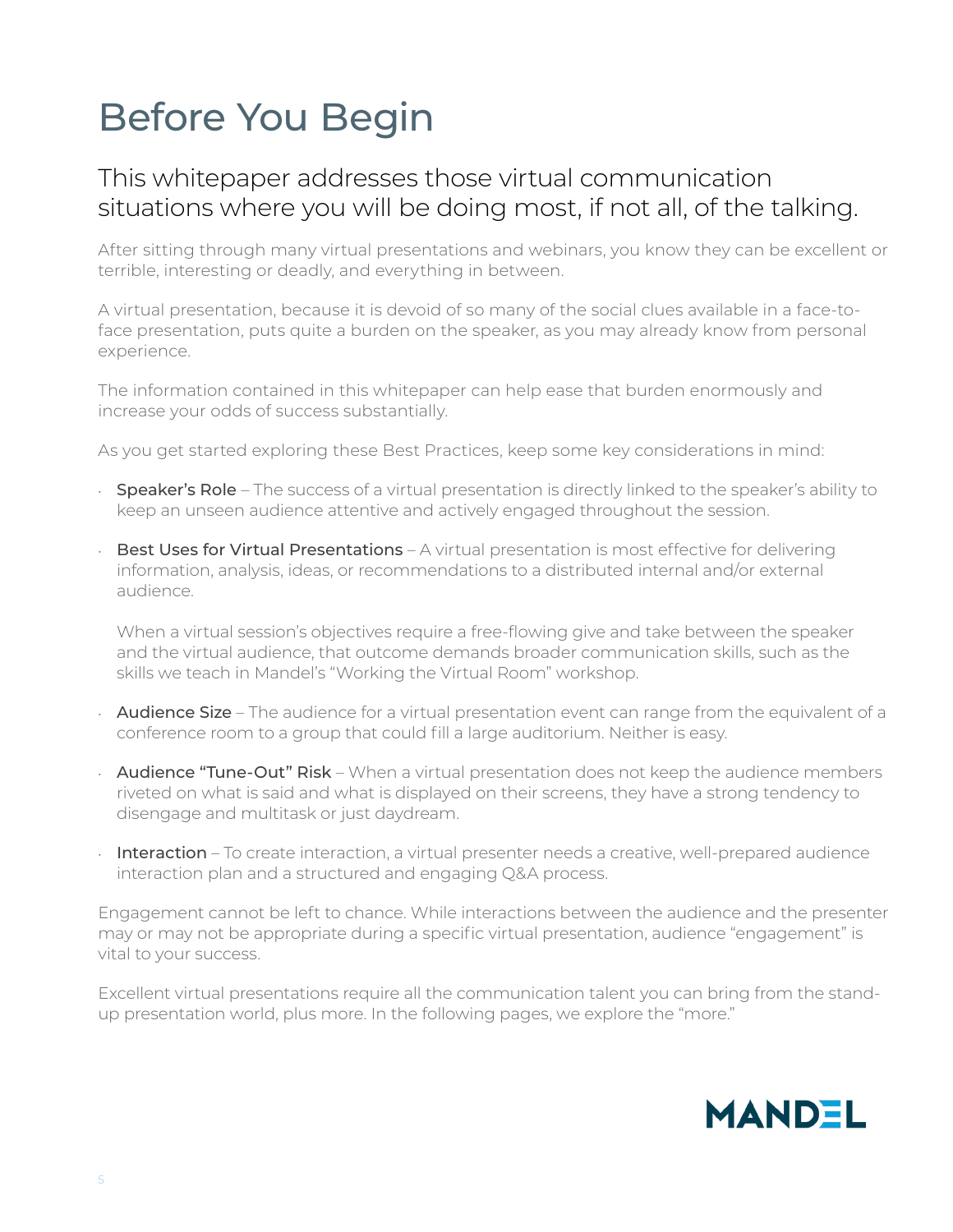## <span id="page-5-0"></span>Winning Virtual Presentation Content

### It All Starts with the Story

All too often, the process of creating virtual presentation content begins with someone opening PowerPoint®, followed by a mental mind- dump where every thought in the speaker's head ends up on a series of text-heavy, bullet-point-driven slides. Any "story" that might have existed is often totally obscured by dense data, lack of listener focus, and the rambling flow of visually uninspiring slides. It's highly likely that you have been the victim of such creations.

A much more engaging and high-impact approach is to first create a written, listener-centric content flow, or "Blueprint"™ as we call it, of the story you want to tell. Then, based on that structure and its well-crafted, comprehensible flow, create the speaker notes required to flesh out and tell that story. Finally, create the slides to support the story and your virtual presentation.

This process will help you create an easy-to-follow, compelling, and story-driven virtual presentation that will set you apart from the typical virtual presentation that invites (and sometimes even requires) multi- tasking just to sit through it.

Specifically, here's how to create a winning virtual presentation

• Be audience centric. It really isn't your story you're trying to tell; it's your audience's story. The people in your audience must to be able to see themselves in it. You will need to do your homework and get to know their world. Beyond basic demographics, you'll want to discover their "care-abouts" (their needs, attitudes, and desires) as they relate to your virtual presentation subject matter. When you speak in the context of their care-abouts, you will have a much easier time keeping your participants engaged and tracking with you.

One of the hardest skills to learn is content sacrifice. That is the discipline to not tell everything you know about your subject. You should never give your listeners more information than they actually need, so you have to resist the often strong temptation to include too much. Pick every point you make and every fact you share based on a specific and important audience "care- about." If you cannot verbalize that connection, create a way to make your point have value for your audience, or consider not including it at all.

- Use a proven storytelling framework. One of the secrets that master communicators use to efficiently create results- achieving communications is the application of a proven storytelling framework. The [Mandel Blueprint®](https://www.mandel.com/why-mandel/mandel-blueprint-communication-tools) excels as a highly effective framework for creating compelling virtual presentation content. It supports many other critical communication applications as well, from preparing for high-stakes stand-up presentations, conversations, and meetings to planning important voicemails and emails. Whenever achieving your business goals depends on how well you plan and tell your story, the Mandel Blueprint is your best friend.
- Add planned interactions and color spots. Once you've finished outlining your overall virtual presentation story, plan "color spots" that will help your audience stay engaged and remember your critical points and information. One particularly effective virtual presentation technique is to involve your audience in a meaningful interaction with you, which could include use of the

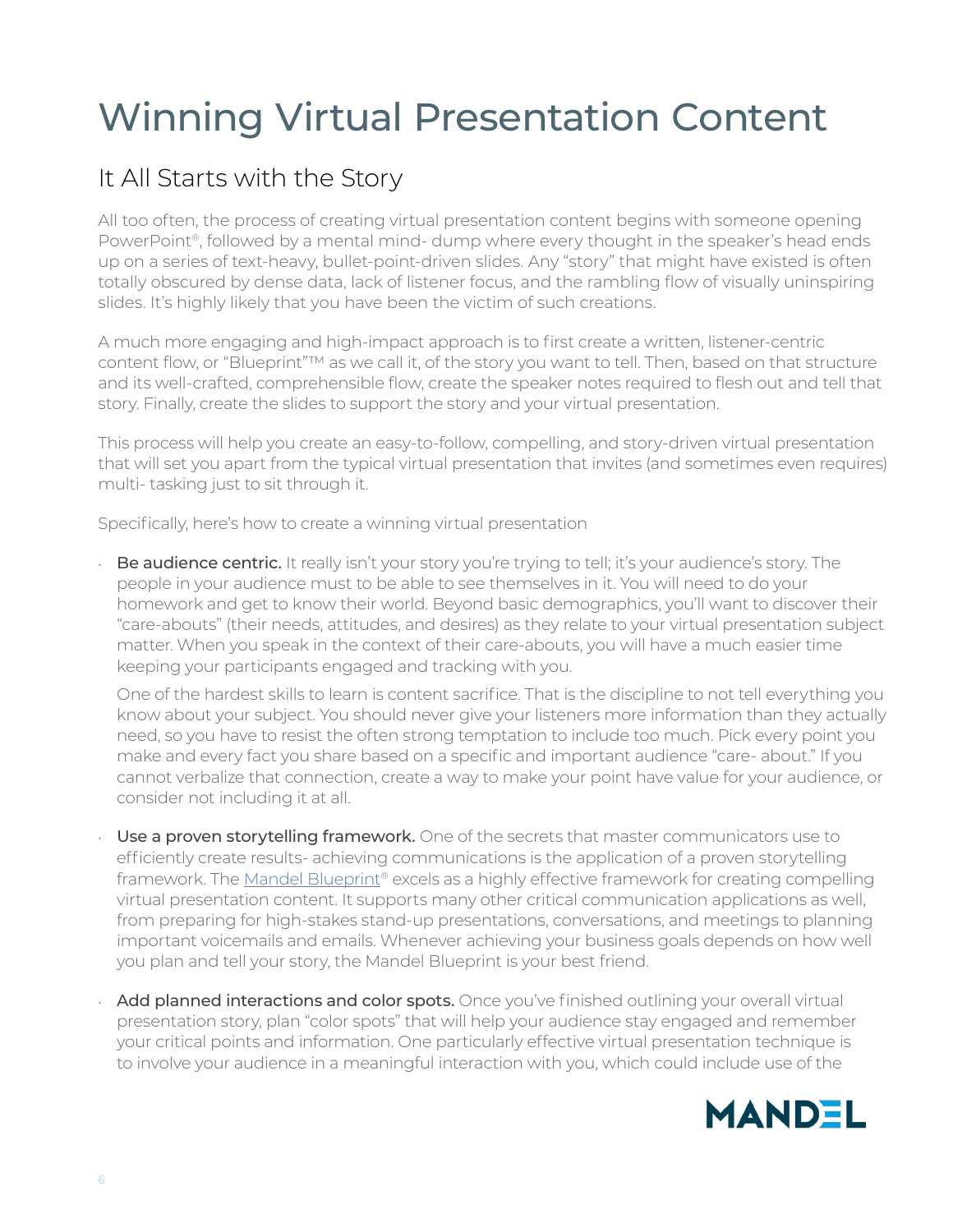<span id="page-6-0"></span>technology's interaction tools, as well as polls, surveys, and annotation tools. You should average at least one planned interaction, including Q&A, every 5 to 8 minutes. Other effective virtual presentation color spots include inserting memorable stories and examples, video clips, relevant quotes and references, and "aha" producing analogies.

#### A Good Picture Is Worth at Least a Thousand Words

How many virtual presentations or webinars have you sat through where the slides were so dense with text that the presentation felt like a group reading exercise? This approach negates the value of the virtual presenter and quickly puts the audience to sleep.

If you use word-for-word, text-driven slides in a face-to-face presentation, your listeners will be asking themselves, "Why am I sitting here? They should have just sent me the slides!" In a virtual presentation, where you can't see your audience members and they can't see you, slides like that are the kiss of death and all but guarantee that your audience is going to check out.

- Think in pictures. Move beyond traditional bullet-point-driven slide templates. Sketch your vision for each slide on a blank piece of paper – a crude sketch is all that's needed. Then recreate that vision in PowerPoint®. Sites like iStockphoto.com are great sources for high-quality, inexpensive pictures and graphics to help you make your point using few words on the slide, if any. For highstakes virtual presentations, you may want to engage a graphic artist to ensure a professional look and feel.
- Put text into "sound bites." Text can add value to a visual, but only if composed in short, highimpact, written sound bites. There is no need for complete sentences unless you are showing a quote. The "rule of three" applies to the number of sound bites per slide, and you should almost never have more than five. Don't forget to use your slide titles to make a statement in the same way that a newspaper headline does.

#### • You're going to need a lot of slides.

As a comparison, a good guideline for the number of slides in a face-to-face (non-virtual) presentation is an average of one graphics-driven slide for every two to three minutes of presentation time. That keeps the audience's attention on you as the presenter, not on your slides, and avoids a big mistake made by too many stand-up presenters, which is to use their slides as a crutch. When you present virtually, however, that in- the-room-together slide pace will cause your virtual audience members' attention to wander because your slides are their only source of visual engagement. If you're going to hold their attention, you need to keep the visual pace of your virtual presentation moving briskly along, make it graphically very interesting, and keep it highly relevant to the audience's needs. Consequently, you should have some kind of slide movement – a meaningful animation, highlighting, or new slide – every 20 to 45 seconds on average to keep your audience visually engaged.

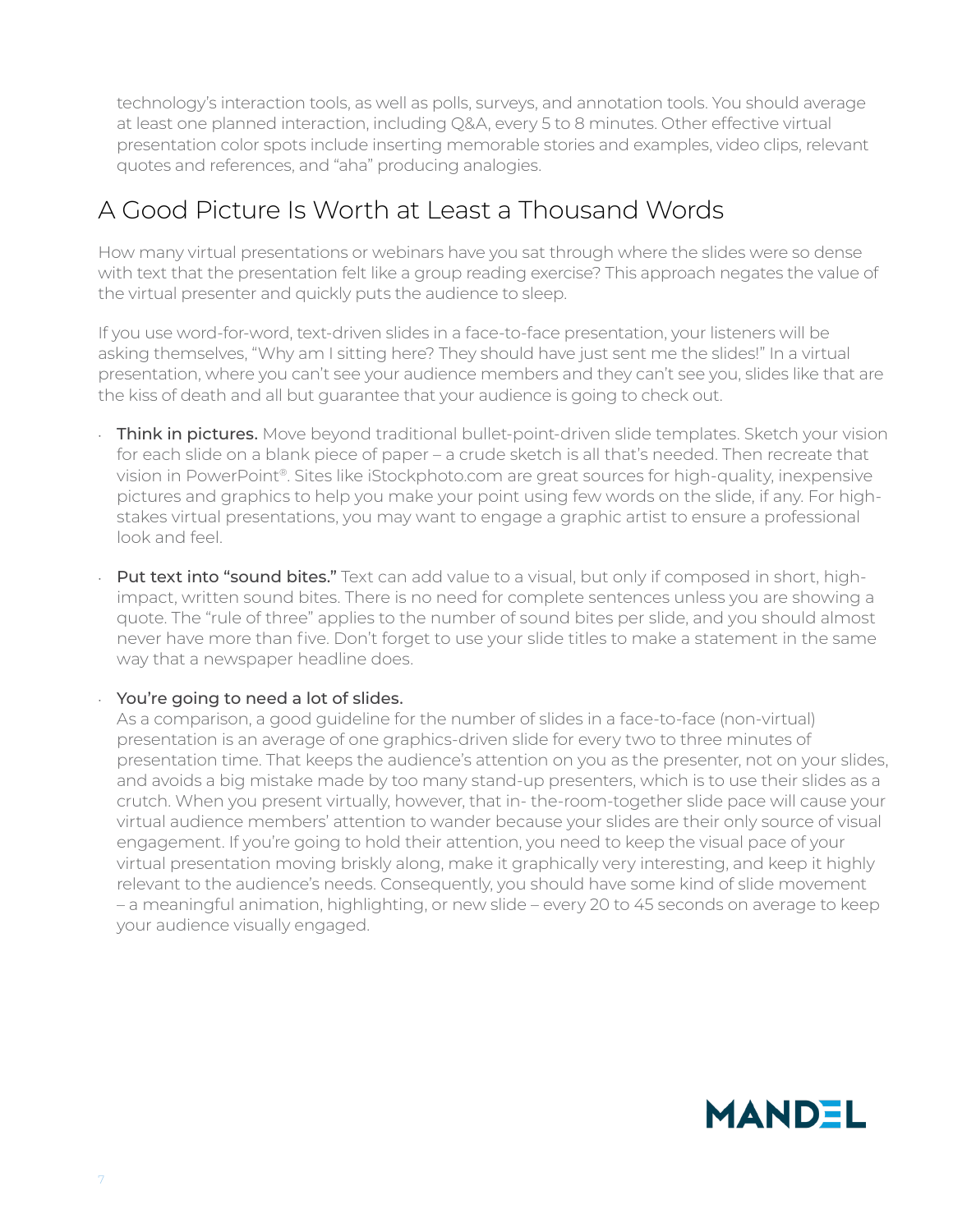### <span id="page-7-0"></span>Create Effective Speaker Notes…Then Use Them Masterfully

A virtual presentation is the wrong place to try to "wing it." Timing is tight, audience attention spans are short, and the lack of eye contact with the audience makes it almost impossible to assess people's actual engagement level from moment to moment. The speaker's over-elaboration and/ or inability to clearly and concisely make points are two of the key reasons why so many virtual presentations are deadly dull and unsatisfying for both the speaker and the listeners.

- Create robust speaker notes. Use this feature in PowerPoint®, or other slide creation software, to create a high-level outline of key talking points for each slide , and then stick closely to your notes during the virtual presentation. Before the virtual presentation, practice, practice, and practice some more. Use descriptive language to help your audience visualize what you are talking about. Be sure to clearly notate all of your animations, and slide transitions so you won't miss a beat.
- Take a "less is more" approach. Focus your content on the "must know" information only. You need to sacrifice all the "nice to know information" and trust that, if your audience wants more detail, they will ask for it in the form of questions. Try to keep your audience's care-abouts as your top priority when creating your notes.
- Use "presenter view" when you can. The use of dual computer monitors has become increasingly popular. This is the ideal set up for a virtual presentation as it enables you to use the "presenter view" feature in PowerPoint. On one screen you'll be able to see your speaker notes plus the current slide and the next one. On the other screen you'll see what your audience is seeing.

If you only have one monitor, you should print your speaker notes out in "Notes Pages" view, and put them in a three-ring binder so they are easy to flip through as you move through your slides.

Either way, your speaker notes will guide you through your virtual presentation and help you resist the urge to spontaneously over elaborate or go off on an unnecessary tangent.

### Engaging Virtual Presentation Delivery Skills

#### Use Vocal Energy to Engage Your Audience

When you're face to face, over 80% of your overall audience impact comes from the visual cues that you give off as you speak – things like body language, gestures, facial expression, and eye contact. By comparison, in a virtual presentation, more than 80% of your personal impact will come from your voice alone, even when your webcam is on. You need to maintain your composure and channel your energy to an audience that you can't see in order to come across vocally as clear, strong, credible, and compelling.

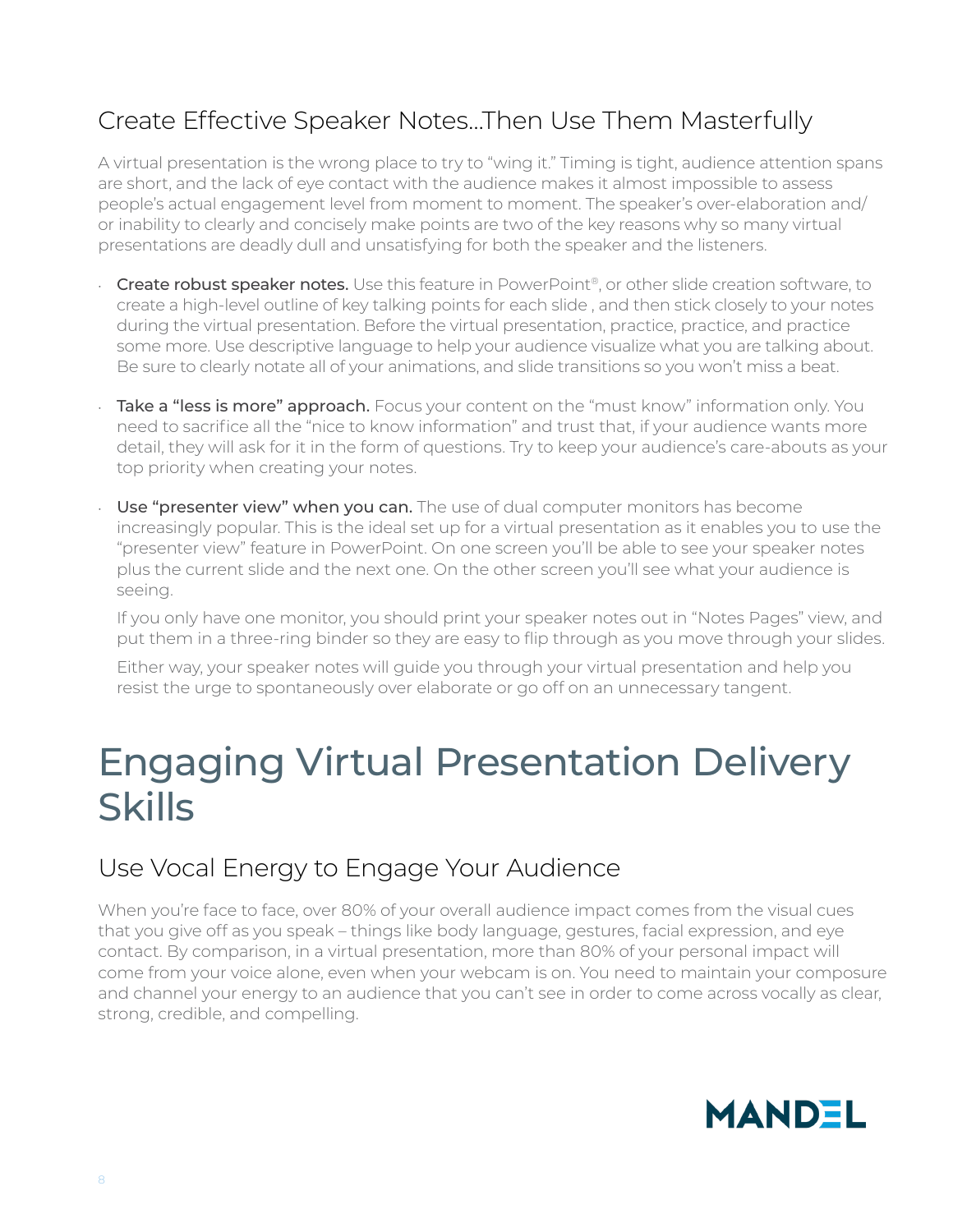- <span id="page-8-0"></span>**Speak with conviction.** If you don't sound like you're interested and having a good time, what chance is there that your audience will feel any different? Let your natural energy come through by varying the volume, tone, and pace of your voice to add authority, interest, and emphasis to your content. Many speakers find they have to consciously amplify their vocal energy during a virtual presentation in order to come across to their audience in an engaging, conversational manner.
- **Don't race.** Many virtual presentation presenters sound like they are in a mad rush to get their content out. These speakers would benefit from slowing down and pausing more. After you emphasize a key point or bring up a new slide, pause to take a breath, give yourself a moment to think, and allow the audience to process your information. The common habit of using nonwords (ums and ahs) and unnecessary filler words (and, so, like, you know, etc.), can make a person sound uncertain and ill at ease when speaking face to face. In a virtual presentation, such words really stand out and sound even worse. These junk words can damage your credibility and make it hard for people to listen to you, so practice replacing them with a new habit – a healthy pause.
- Keep up an engaging pace. Don't race, but don't go so slowly that your listeners can begin to daydream. Think of some really good radio commentators or podcasters; then figure out what pace would keep your audience engaged with you and your content as effectively as those professionals engage their audiences. You will notice that radio professionals also vary their vocal pacing and add pauses as appropriate to help keep their audience members attentive and engaged.
- Be in command of your body. Stand or sit forward in an engaged posture with your weight balanced and your feet flat on the floor. Gestures are just as important in a virtual presentation as they are in face-to-face communications. Gestures (even when your audience can't see them) will add emphasis to your words and provide a healthy outlet for any nervous energy you may experience. While your audience won't see any of this, they will definitely hear it in your voice. Body posture and movement influence both vocal projection and inflection. The more you involve your hands, arms, and body, the more energized and confident your voice will sound.

### Be Ready for Q&A

Don't forget to anticipate, prepare for, and practice answering the questions and objections you're likely to get from your audience. While that's great advice for any presentation, Q&A in a virtual presentation environment is especially tricky, since you can't visually gauge an audience's nonverbal reactions to your responses. Remember, you're not fully prepared for Q&A until you've practiced how you'll handle possible questions – particularly the hard ones – out loud and multiple times.

- Keep responses short and to the point. You'll get a follow-up question if you're too brief, but you'll have no way of knowing if you've over-elaborated and lost your audience's attention.
- Prime the Q&A pump. Have two or three relevant questions ready to suggest and answer yourself just in case your audience is shy and hesitant to speak up. Willingness to ask questions is often a cultural issue. For example, a Dutch audience is likely to jump at the opportunity to ask a question to engage with you, while a Japanese audience might be more reserved as a sign of respect.

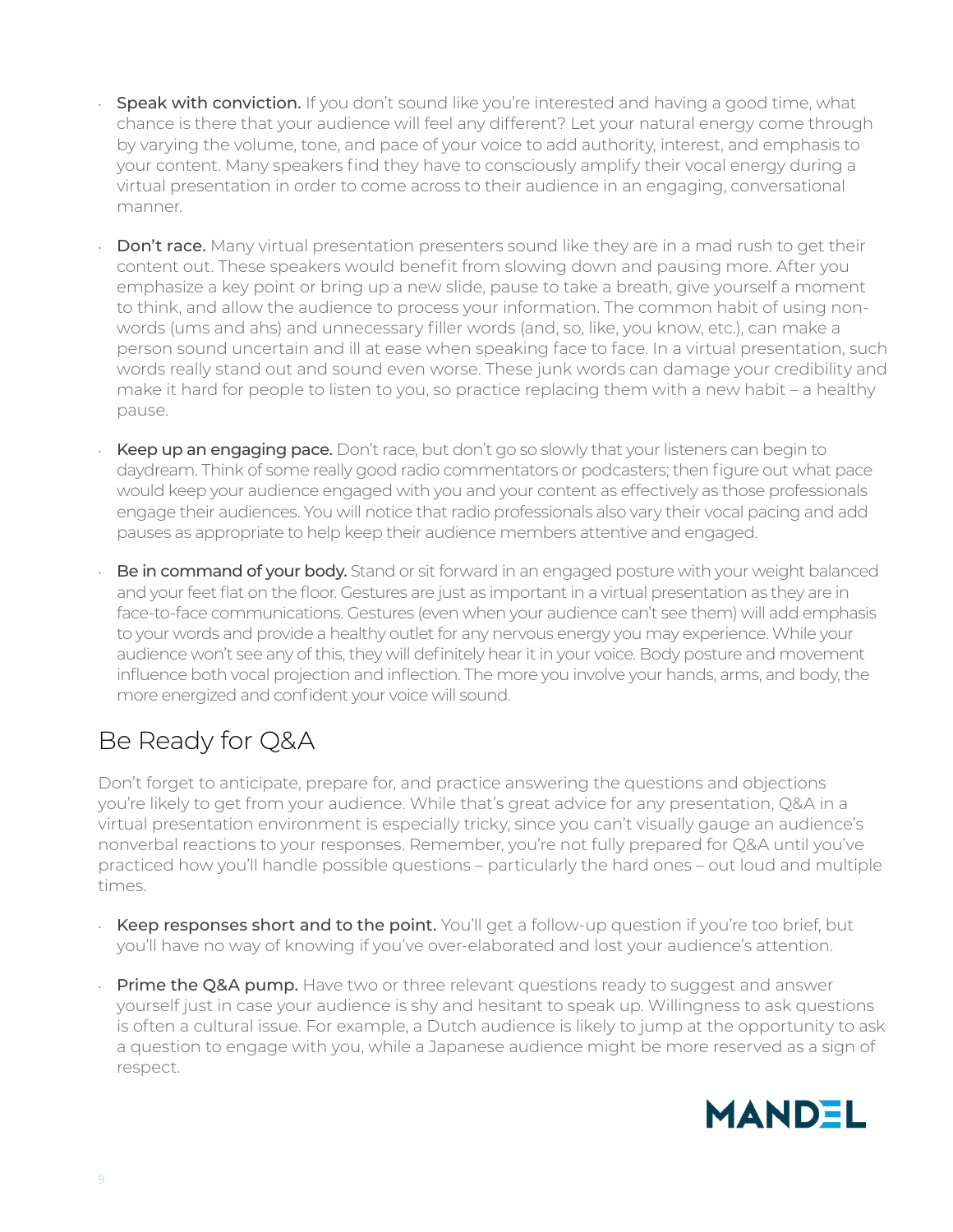<span id="page-9-0"></span>• Have a dedicated Q&A facilitator. When speaking to a small audience, you may invite spontaneous verbal questions from the audience through virtual presentation tools like the "raise hand" feature. That's not practical when speaking to a large audience. For larger groups, it's a good idea to bring in a subject matter expert to act as a Q&A facilitator. The facilitator can respond via text chat in real time to questions submitted through the Q&A panel. This creates a very real sense of interaction for a large virtual presentation audience. With your guidance, the Q&A facilitator also can be on the lookout for pivotal questions from the audience that you would like to answer verbally.

#### Sit Locally…Speak Globally

With both visuals and sound, virtual presentations can enable you to reach a global audience without ever having to leave your office. It's important to remember that even though you're sitting locally, you often will have to think and speak from a potentially diverse, global perspective.

- **Be culturally aware.** When you will be speaking to an international audience, learn all you can about their customs, etiquette, behaviors, and expectations. Insert culturally appropriate visuals, language, and examples where you can. Your personal demonstration of cultural sensitivity will go a long way in creating goodwill with your global audience.
- Be sensitive to time differences. This is important when both scheduling and delivering your virtual presentation. You may need to deliver your virtual presentation outside of your traditional office hours, which can be challenging if that is naturally a low energy time for you. Be sure to get the rest and nutrition you require to perform at your best for the time of day or night when you must deliver your virtual presentation. Although it may seem trivial, don't say "good morning" if most of your audience members are located where it's afternoon or evening. That slip can make you sound globally unaware and awkwardly disconnected from your audience.
- Use jargon, slang, and colloquialisms very sparingly. Words and phrases that may work just fine in your locale may sound incomprehensible to a global audience for whom your language is often a second language or is spoken differently from what you're used to hearing. This is particularly important in a virtual presentation, as the lack of eye contact makes it difficult to assess your audience's understanding of your content. You can also make your virtual presentation more globally listener friendly by making an effort to enunciate your words clearly and speak at a reasonable pace.

**Because you can't see your virtual presentation audience, you should invest in extra preparation for the Should<br>invest in extra<br>preparation<br>for Q&A.** Becan'<br>can'<br>your<br>pres

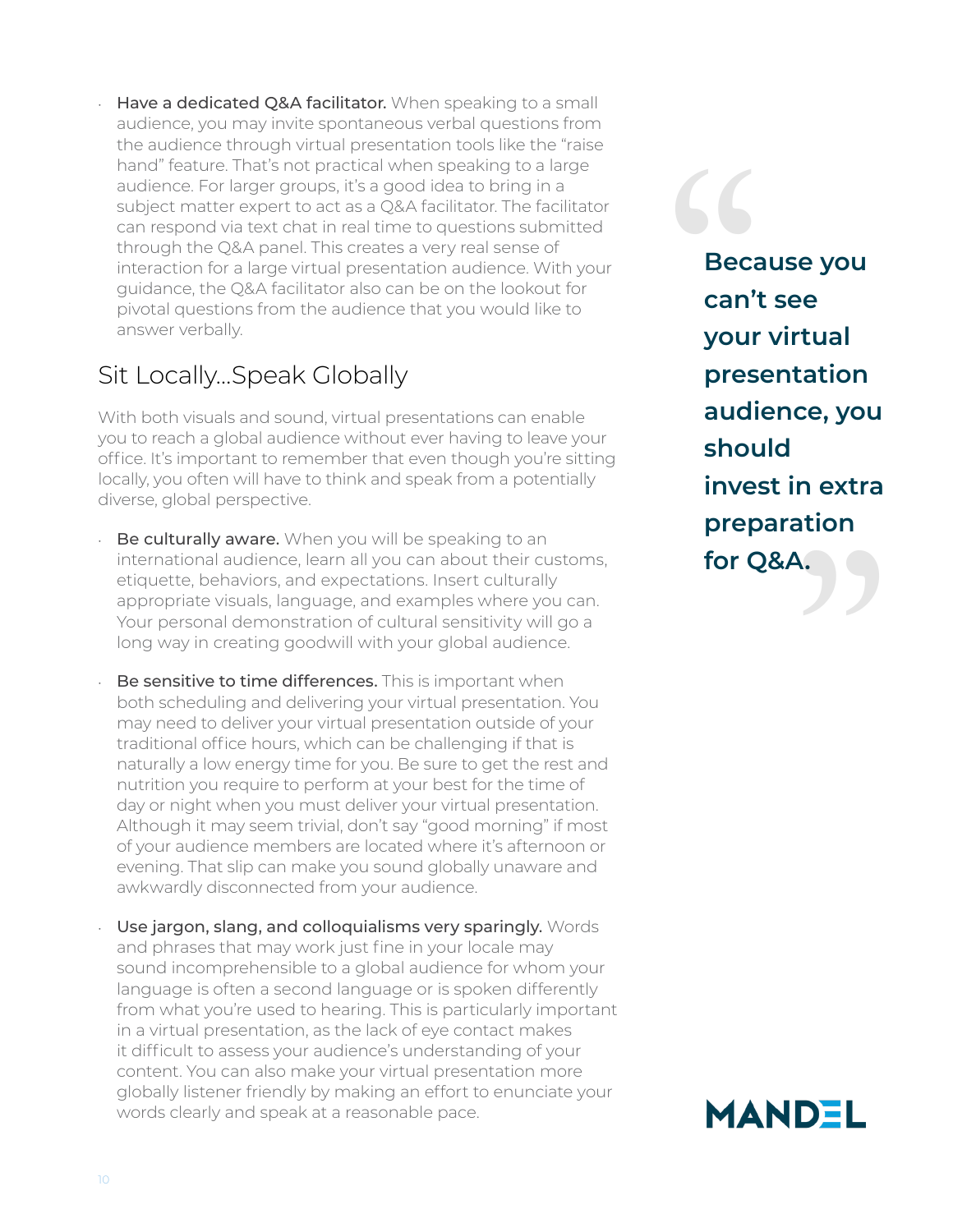<span id="page-10-0"></span>• Practice your virtual presentation with people who understand the culture(s) of your audience. When the stakes are high and you want to be really sure that you are on safe cultural ground, check out your virtual presentation content with someone who knows the cultural nuances well. Better yet, use this person as one of your practice partners and get her or his feedback and advice on both your content and your delivery.

### Assuring Virtual Presentation Success

#### Take Control of Your Environment

- Secure a private office or conference room. You'd be surprised how often virtual presentations are conducted from a cubicle. Cubicle presenters, not wanting to distract their neighbors, speak in hushed tones that sound boring and meek to their virtual audience. Find a private room and tape a sign on the door to prevent interruptions: "Virtual presentation in progress; please do not disturb." Then, ramp up your energy and enthusiasm and let them loose.
- $\cdot$  Set up a presenter-friendly delivery space. Once the virtual presentation starts, you are going to be very busy and literally tethered to the computer. Make sure everything you might need is at hand. Use a headset with high-quality audio, arrange your computer desktop the way you want it, set up your notes for easy reference, and have things like water, tissues, and even cough drops close by.
- Plan for bulletproof backup. Think about what can go wrong from a technology standpoint and proactively prepare for it. Computers can crash, phone and internet connections can be lost, and power can go out. Have your mobile smart device ready with the call-in number already entered, the pass code written down, and the ringer turned off. Have a backup computer, ideally a battery-powered laptop, logged into the virtual meeting room using a different ISP than your primary computer: for example, a wireless ISP if your primary computer is connected through your network. Just like an airline pilot, you should always be calm, cool, and communicative with your audience if something does go wrong.
- To cam or not to cam? Webcams get mixed reviews when used in virtual presentation presenters. Often the audience is actually distracted by the busy presenter who is flipping the pages of his or her notes, advancing and annotating slides, responding to chat, and trying to gesture all at the same time, much like the Wizard of Oz behind his curtain. Busy with all this activity, the presenter's eyes are rarely directed toward the webcam, and this can be off-putting to audience members because they perceive it as a lack of direct eye contact.

A good use of visuals usually helps communicate your message better than a continuing, postage stamp-sized webcam picture of the virtual presentation speaker, unless the speaker's facial expressions and use of gestures add a great deal to the message. Our advice: Use your webcam if and when it adds to your communication effectiveness online. When in doubt, pump up your use of visuals and use your webcam sparingly. When delivering virtual presentations and webinars, Mandel presenters most often use their webcams only during the presentation opening, Q&A breaks, and at the conclusion.

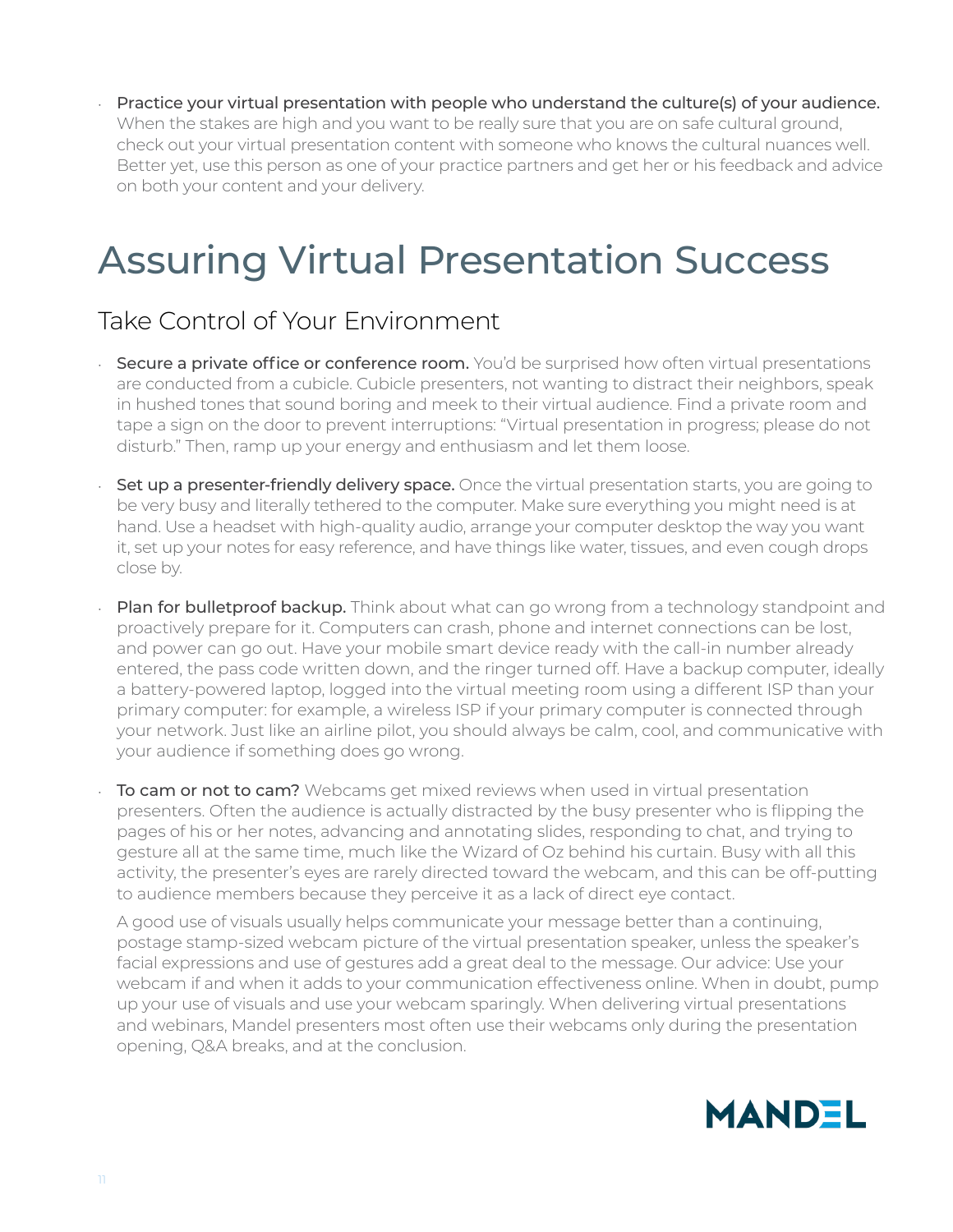<span id="page-11-0"></span>One more thing about using your webcam. You need to be aware of your camera angle and background. You've probably experienced virtual presentations where the presenter is using the webcam on their laptop. The camera is looking up at them at steep angle and the resulting video image is noticeably unflattering. Or the background is cluttered and distracting. Or both.

Experienced virtual presenters know the value of using a separate webcam placed on a tripod, stand, or the top of their desktop monitor so it's level with their eyes or slightly higher. It's a small investment that has a big impact on how you'll come across. And the use of small green screens is becoming increasingly popular as more and more virtual meeting platforms add that functionality. It allows you to pick whatever background you want your audience to see.

### Eliminate Computer and Phone-Generated Distractions

As a virtual presentation presenter, you'll have a lot going on all at the same time – following your script and notes in order to speak coherently, advancing slides and animations, conducting surveys and polls, using the highlighter, and the list goes on. While you're under the pressure of delivering a virtual presentation, seemingly minor or even apparently harmless computer and phone distractions can derail your presentation in ways you can't imagine until they happen to you. Fortunately, they're all easy to prevent.

- Turn off instant messaging, auto email notifications, and calendar reminders. This is vitally important. You'd be surprised just how much a pop-up can distract a virtual presentation speaker, even if the audience can't see it. And if you happen to be sharing your desktop with your audience, it can potentially be embarrassing.
- Clean up your computer desktop. This is extremely important if you plan on sharing your desktop with your audience. Think about what a sloppy, disorganized-looking desktop may say about you. Make sure your desktop doesn't contain anything that might be offensive to your audience or make an impression that you don't want your audience members to have.
- **Turn off call waiting.** The intrusive beep of an incoming call can be just as distracting as a popup; plus, it may briefly cut off your voice every time it sounds. You may want to leave a "busy message" to let callers know that you're currently conducting a virtual presentation and to tell them at what time you'll be available to take calls again or be free to return their call. This will keep them from making repeated attempts to get through to you.

### Practice, Practice, Practice!

Everyone has to practice somewhere, and it often feels like many virtual presentation presenters are practicing in front of their actual audience. It is critical to practice every aspect and every word of your virtual presentation several times before the event. Remember this sage advice from the world of high-performance athletics: Practice like you want to play, because you'll end up playing just like you practiced.

**Practice the delivery of the content.** It will take at least three "talk-throughs" to master the pacing of your content and the engaging use of your voice for emphasis and variety. Always practice using your notes. At first it may sound like you're almost reading them, but that will

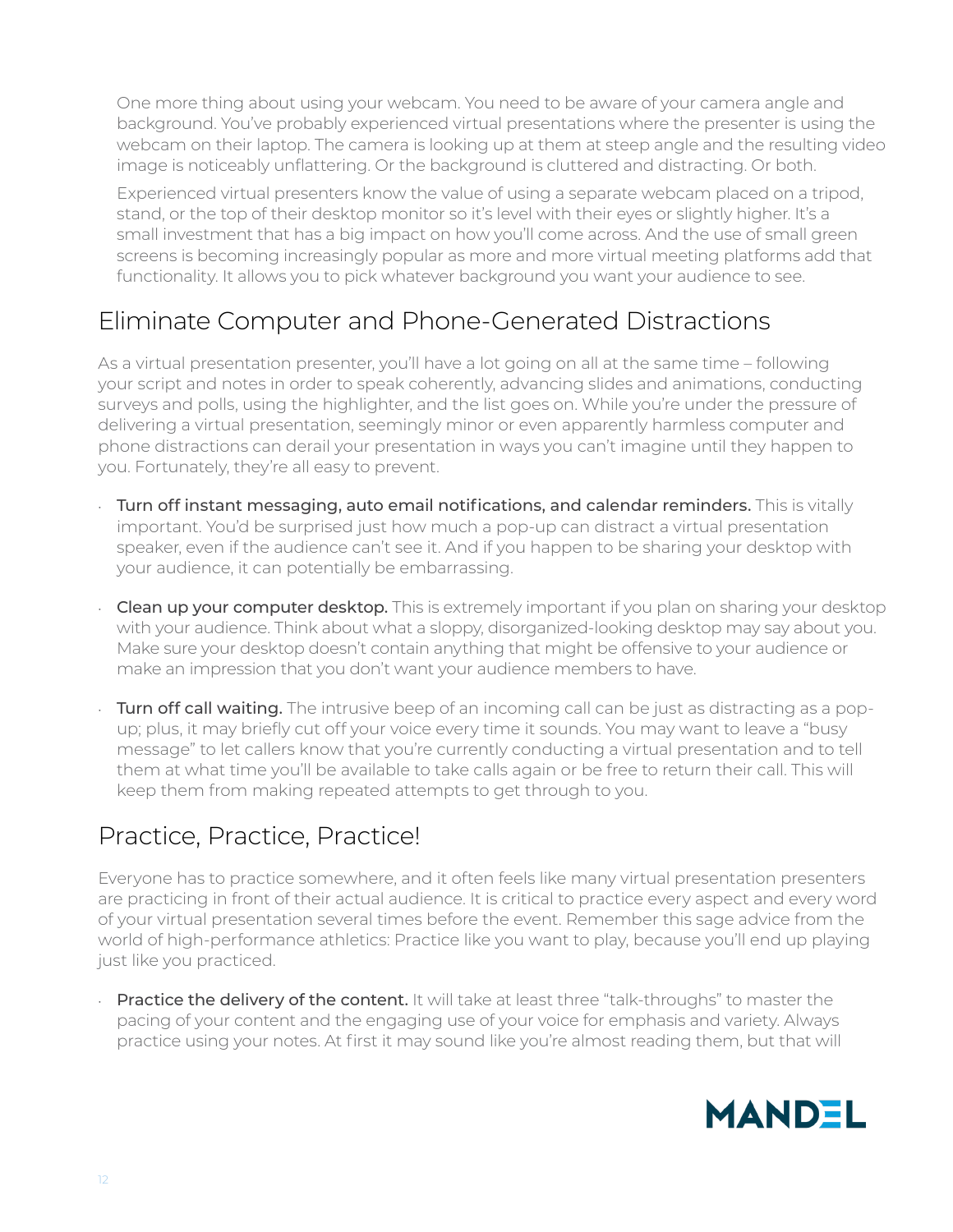<span id="page-12-0"></span>quickly change after several practices. With repeated and improving practices, your words become part of your mental muscle memory. Practice sessions are also a great opportunity to check the timing and flow of your virtual presentation.

- Practice the tools and logistics. Become thoroughly familiar with all the features and tools you will use during your virtual presentation, which could include interaction tool , polls, surveys, Q&A management, use of a highlighter, whiteboards, and handoffs to other presenters. If you're using the support services of a virtual presentation producer (strongly recommended for highstakes virtual presentations), be sure to have your producer join you at practice.
- Record your practices and practice with a coach. If you're preparing for a high-stakes virtual presentation, especially if it's one of your first virtual presentation deliveries, you will strongly benefit from engaging the services of an expert business virtualcommunications coach. At the very least, ask someone you know and trust to attend at least one of your practice sessions virtually and then solicit that person's feedback. Record your practice sessions so you can coach yourself and have recordings for your coach to review. The combination of recorded practices, coupled with expert feedback and instruction, is a key piece of Mandel's proven coaching methodology. You don't really know how you are coming across until you become a listener and a viewer of yourself.

At Mandel Communications, we have a team of virtual communication coaches who are expertly qualified to help you. Our role is to make your every practice better, until the real thing is a smashing success!

**Coaching and practice are required to master the art and science of effective virtual presentations.** re<br>:ions.<br>}} Coase<br>
prac<br>
requ<br>
mas

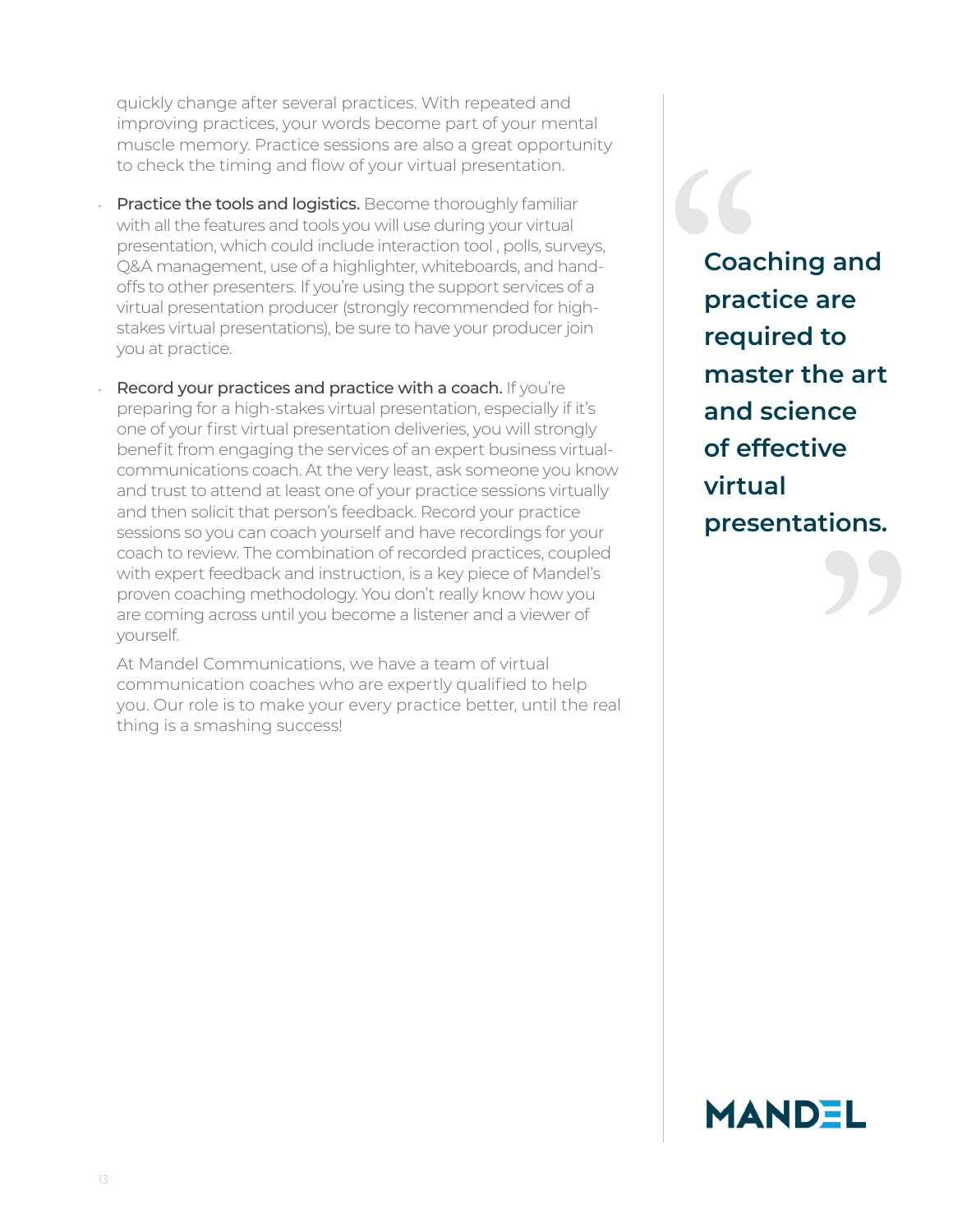### <span id="page-13-0"></span>Conclusion

All of us are witnessing a huge sea change in how the business world communicates, and it is happening fast.

Virtual presentations and webinars won't go away, even after the pandemic. The cost and time savings are just too appealing.

Seize the opportunity. Make this powerful business communications trend work for your career and for your organization's success by building and keeping your virtual communication skills current, relevant, and sharp.

Please contact us whenever we can help. Sincerely,

**Your Mandel Communications Training & Coaching Team**

**Everybody wins when you make it easy for your virtual audience to stay totally engaged with you.** any<br>d with<br>DD Ever<br>
wins<br>
you<br>
it ea

### Contact

Mandel Communications, Inc. 820 Bay Avenue, Suite 113 Capitola, CA 95010 USA

#### +1 831 475 8202

[info@mandel.com](mailto:info%40mandel.com?subject=) [mandel.com](http://www.mandel.com)